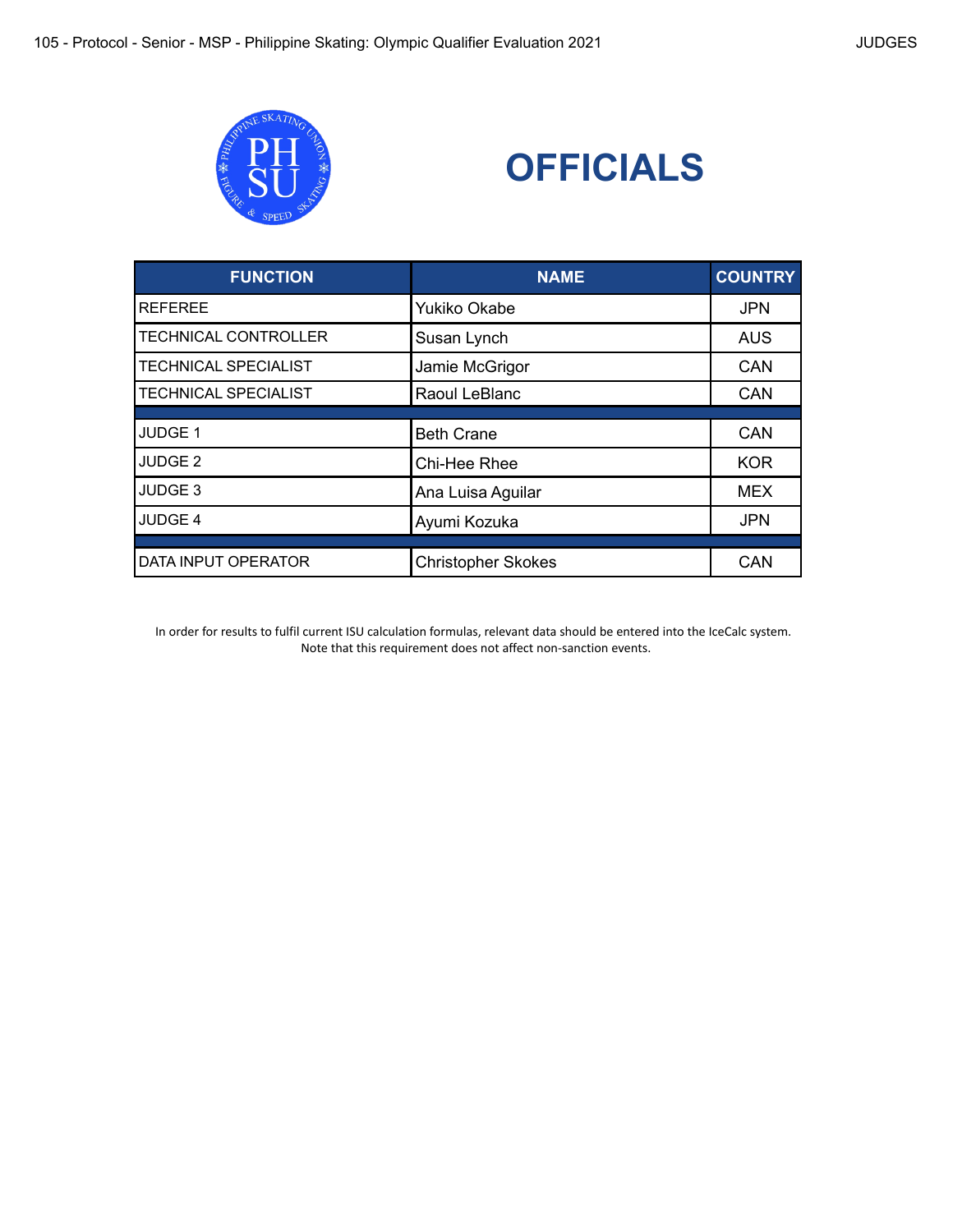

# **STARTING ORDER**

|   | <b>SN NAME</b>     | <b>CLUB</b> |
|---|--------------------|-------------|
|   | Edrian Celestino   | <b>PHI</b>  |
|   | Michael Martínez   | <b>PHI</b>  |
| 3 | Christopher Caluza | PHI         |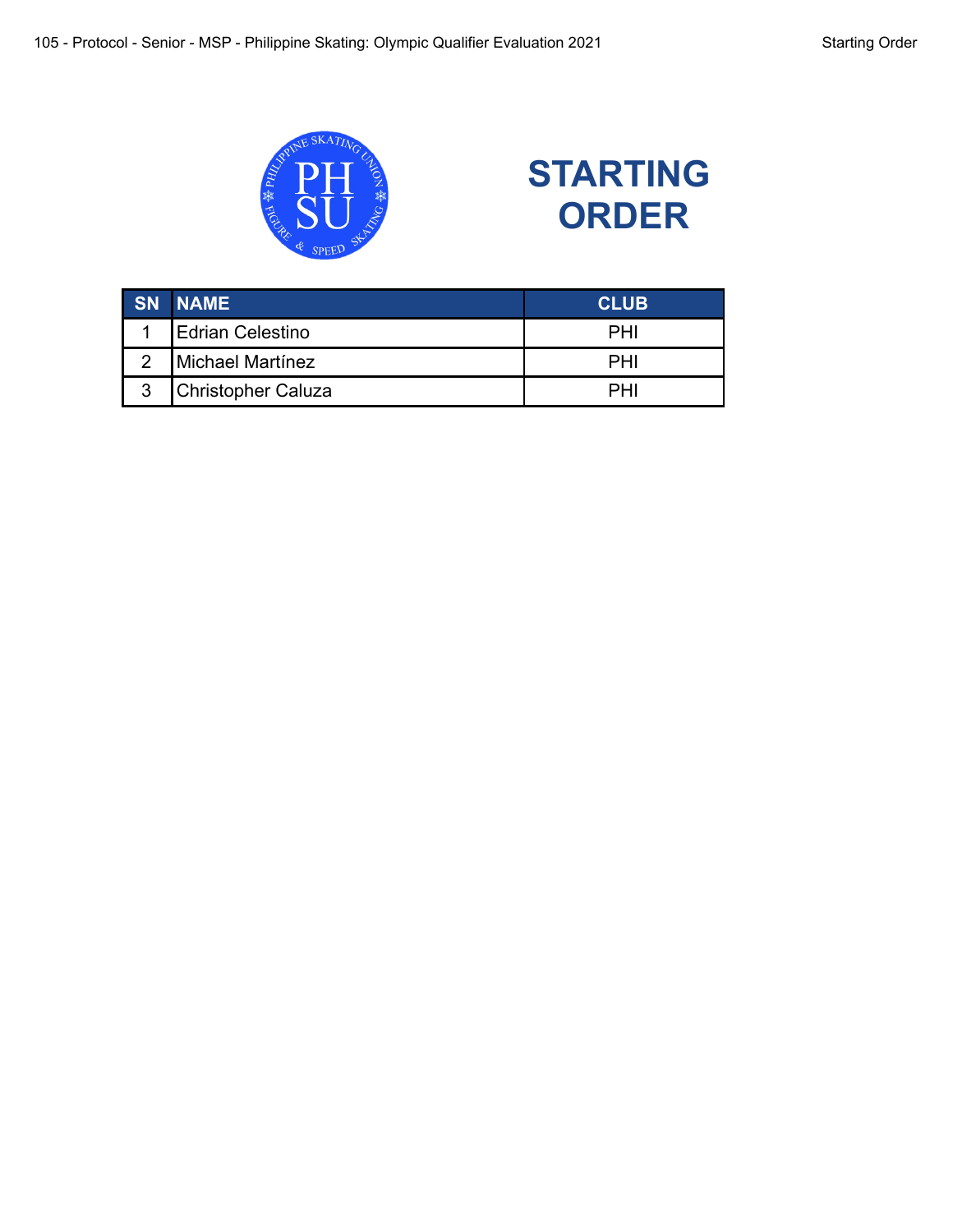

# **RESULTS**

| <b>RANK NAME</b> |                           | <b>CLUB</b> | <b>Points</b> |
|------------------|---------------------------|-------------|---------------|
|                  | <b>Edrian Celestino</b>   | PHI         | 51.72         |
|                  | <b>Christopher Caluza</b> | PHI         | 47.32         |
| ົ                | Michael Martínez          | PHI         | 40.99         |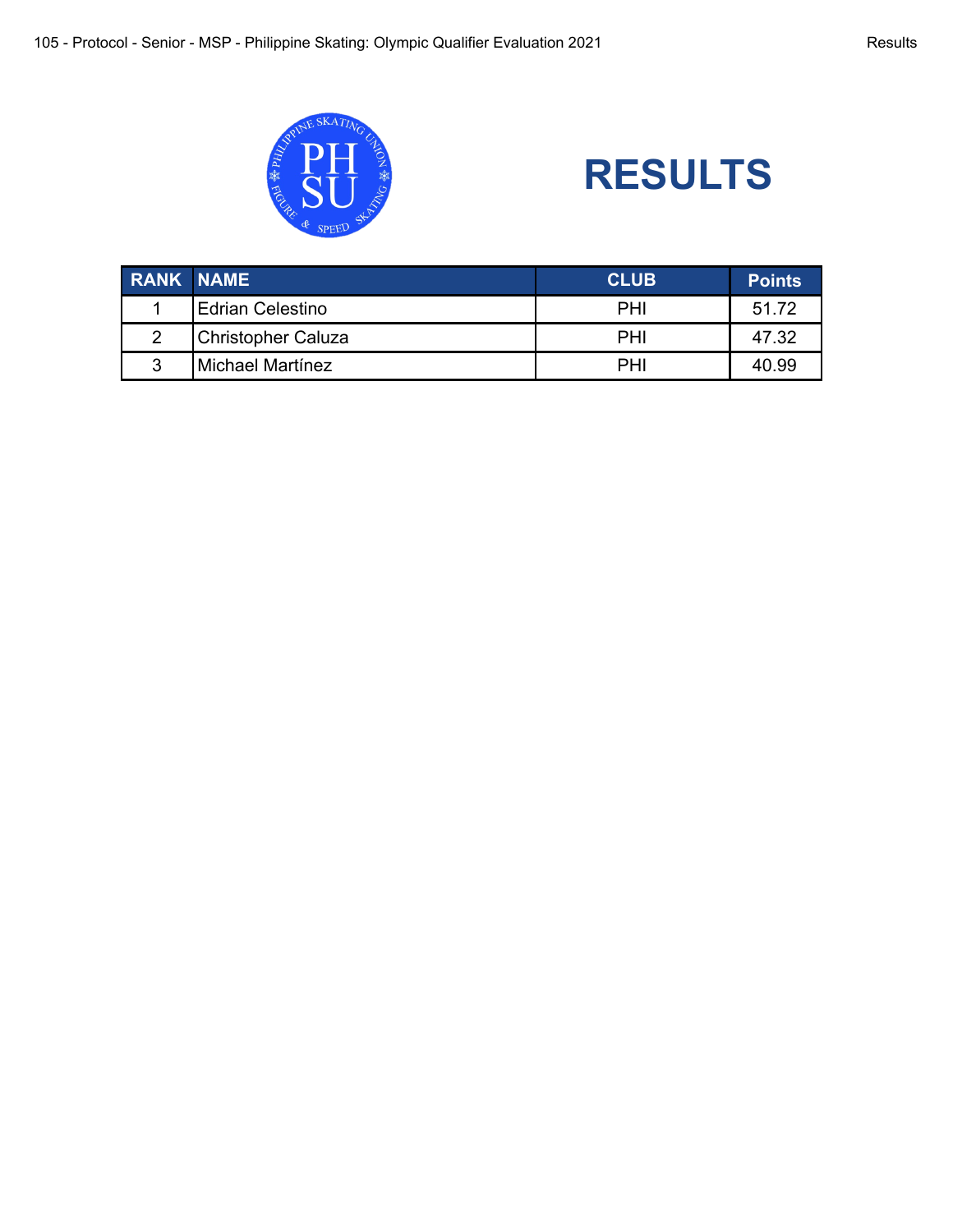# **Philippine Skating: Olympic Qualifier Evaluation 2021**

#### **SENIOR MEN SHORT PROGRAM**

| No.                                             | <b>NAME</b>                 |                |                   |                      |         |               | CLUB           |                     |                | SN             |     | <b>TSS</b> |     | <b>TES</b> |     | <b>TCS</b>                         | <b>TOTAL</b><br><b>DEDUCTIONS</b> |
|-------------------------------------------------|-----------------------------|----------------|-------------------|----------------------|---------|---------------|----------------|---------------------|----------------|----------------|-----|------------|-----|------------|-----|------------------------------------|-----------------------------------|
| 1                                               | Edrian Celestino            |                |                   |                      |         |               | PHI            |                     |                | $\mathbf{1}$   |     | 51.72      |     | 25.40      |     | 27.32                              | 1.00                              |
|                                                 |                             |                |                   |                      |         |               |                |                     |                |                |     |            |     |            |     |                                    |                                   |
|                                                 |                             |                |                   |                      |         |               | J1             | J2                  | J3             | J <sub>4</sub> | J5  | J6         | J7  | J8         | J9  |                                    |                                   |
|                                                 |                             | <b>ELEMENT</b> | <b>INFO</b>       | <b>BASE</b><br>VALUE | GOE     | Elem.<br>Ded. | GOE            | GOE                 | GOE            | GOE            | GOE | GOE        | GOE | GOE        | GOE | <b>BONUS</b>                       | <b>SCORES OF</b><br>PANEL         |
| 1                                               | 3F                          |                |                   | 5.30                 | 0.13    |               | $\pmb{0}$      | $\mathsf 0$         | $\mathbf{1}$   | $\pmb{0}$      |     |            |     |            |     |                                    | 5.43                              |
| $\overline{2}$                                  | 2A                          |                |                   | 3.30                 | 0.50    |               | $\overline{2}$ | $\mathbf 1$         | $\overline{2}$ | $\mathbf{1}$   |     |            |     |            |     |                                    | 3.80                              |
| 3                                               | CSSp4                       |                |                   | 3.00                 | 0.38    |               | $\mathbf 0$    | $\mathbf{1}$        | $\overline{2}$ | $\overline{2}$ |     |            |     |            |     |                                    | 3.38                              |
| $\overline{4}$                                  | 3Lz                         | $2T^{\circ}$   | COMBO X           | 6.49                 | $-2.95$ |               | $-5$           | $-5$                | $-5$           | $-5$           |     |            |     |            |     |                                    | 3.54                              |
| 5                                               | StSq3                       |                |                   | 3.30                 | 0.41    |               | $\overline{2}$ | $\mathbf{1}$        | $\overline{2}$ | 0              |     |            |     |            |     |                                    | 3.71                              |
| 6                                               | FUSp3                       |                |                   | 2.40                 | 0.06    |               | $\mathbf{1}$   | $-1$                | $\mathbf{1}$   | 0              |     |            |     |            |     |                                    | 2.46                              |
| $\overline{7}$                                  | CCoSp3                      |                |                   | 3.00                 | 0.08    |               | 0              | 0                   | $\mathbf{1}$   | 0              |     |            |     |            |     |                                    | 3.08                              |
|                                                 |                             |                |                   | 26.79                |         |               |                |                     |                |                |     |            |     |            |     |                                    | 25.40                             |
|                                                 |                             |                |                   |                      |         |               |                |                     |                |                |     |            |     |            |     |                                    |                                   |
|                                                 |                             |                |                   |                      |         |               |                |                     |                |                |     |            |     |            |     |                                    |                                   |
|                                                 | <b>Program Components</b>   |                |                   | Factor               |         |               |                |                     |                |                |     |            |     |            |     |                                    |                                   |
|                                                 | <b>Skating Skills</b>       |                |                   | 1.0                  |         |               | 6.50           | 5.00                | 6.25           | 5.00           |     |            |     |            |     |                                    | 5.69                              |
|                                                 | Transitions                 |                |                   | 1.0                  |         |               | 6.25           | 4.50                | 6.00           | 4.00           |     |            |     |            |     |                                    | 5.19                              |
|                                                 | Performance                 |                |                   | 1.0                  |         |               | 6.00           | 5.00                | 6.00           | 4.50           |     |            |     |            |     |                                    | 5.38                              |
|                                                 | Composition                 |                |                   | 1.0                  |         |               | 6.25           | 5.00                | 6.25           | 4.50           |     |            |     |            |     |                                    | 5.50                              |
|                                                 | Interpretation of the Music |                |                   | 1.0                  |         |               | 5.75           | 5.25                | 6.50           | 4.75           |     |            |     |            |     |                                    | 5.56                              |
| Judges Total Program Component Score (factored) |                             |                |                   |                      |         |               |                |                     |                |                |     |            |     |            |     |                                    | 27.32                             |
|                                                 |                             |                |                   |                      |         |               |                |                     |                |                |     |            |     |            |     |                                    |                                   |
|                                                 | <b>Deductions:</b>          |                | Falls:            | $\mathbf 0$          |         |               |                |                     |                |                |     |            |     |            |     |                                    |                                   |
|                                                 |                             |                | Panel deductions: | $\mathbf 0$          |         |               |                | Referee deductions: |                | $\overline{1}$ |     |            |     |            |     | <b>Technical Panel Deductions:</b> | $\mathbf 0$                       |

b Bonus Point for jump element added to the element score qump landed on the querter < Under-rotated jump << Downgraded jump (Scredit for hightlight distribution, BV multiplied by 1.1 ! Not clear edge eWrong edge  $^{\circ}$  In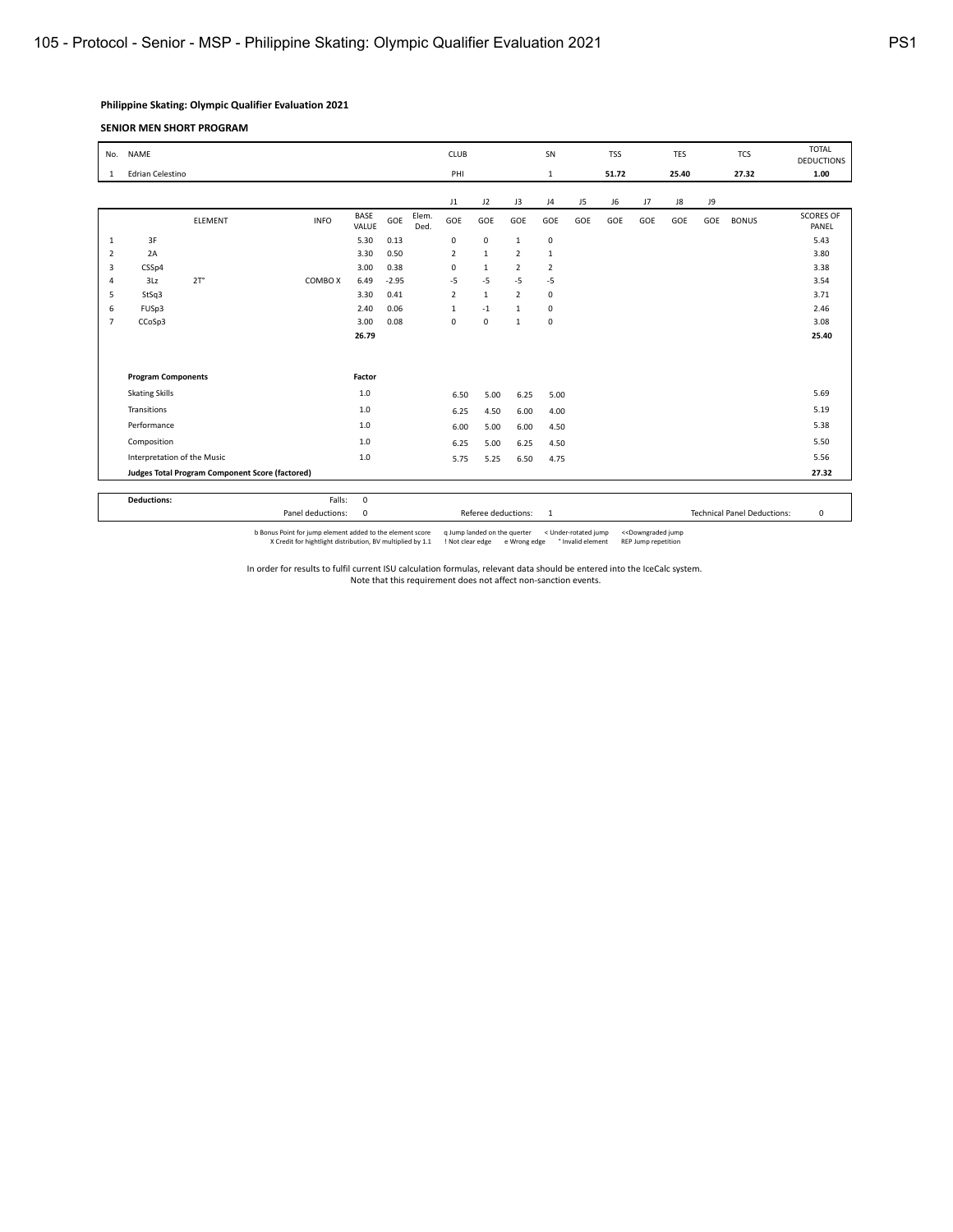# **Philippine Skating: Olympic Qualifier Evaluation 2021**

#### **SENIOR MEN SHORT PROGRAM**

| No.            | <b>NAME</b>                 |                                                 |           |             |               |                     |               | <b>CLUB</b>  |                |                | SN             |           | <b>TSS</b> |                                    | TES       |           | <b>TCS</b>   | <b>TOTAL</b><br><b>DEDUCTIONS</b> |
|----------------|-----------------------------|-------------------------------------------------|-----------|-------------|---------------|---------------------|---------------|--------------|----------------|----------------|----------------|-----------|------------|------------------------------------|-----------|-----------|--------------|-----------------------------------|
| 3              | Michael Martínez            |                                                 |           |             |               |                     |               | PHI          |                |                | $\overline{2}$ |           | 40.99      |                                    | 17.66     |           | 23.33        | 0.00                              |
|                |                             |                                                 |           |             |               |                     |               |              |                |                |                |           |            |                                    |           |           |              |                                   |
|                |                             | <b>ELEMENT</b>                                  |           | <b>INFO</b> | BASE<br>VALUE | GOE                 | Elem.<br>Ded. | J1<br>GOE    | J2<br>GOE      | J3<br>GOE      | J4<br>GOE      | J5<br>GOE | J6<br>GOE  | J7<br>GOE                          | J8<br>GOE | ور<br>GOE | <b>BONUS</b> | <b>SCORES OF</b><br>PANEL         |
| 1              | 3Lzq                        | 2T                                              |           |             | 7.20          | $-1.62$             |               | $-4$         | $-3$           | $-2$           | $-2$           |           |            |                                    |           |           |              | 5.58                              |
| $\overline{2}$ | 2A                          |                                                 |           |             | 3.30          | 0.33                |               | $\mathbf{1}$ | $\mathbf{1}$   | $\overline{2}$ | 0              |           |            |                                    |           |           |              | 3.63                              |
| 3              | FCSp3                       |                                                 |           |             | 2.80          | 0.21                |               | $\mathbf 0$  | $\mathbf{1}$   | $\overline{2}$ | 0              |           |            |                                    |           |           |              | 3.01                              |
| 4              | $3F$ $<<$                   |                                                 |           | X           | 1.98          | $-0.90$             |               | $-5$         | $-5$           | $-5$           | $-5$           |           |            |                                    |           |           |              | 1.08                              |
| 5              | CSSp2                       |                                                 |           |             | 2.30          | $-0.81$             |               | $-4$         | $-4$           | $-2$           | $-4$           |           |            |                                    |           |           |              | 1.50                              |
| 6              | StSq2                       |                                                 |           |             | 2.60          | 0.26                |               | $\mathbf{1}$ | $\overline{2}$ | $\mathbf{1}$   | $\mathbf 0$    |           |            |                                    |           |           |              | 2.86                              |
| $\overline{7}$ | CCoSp                       |                                                 | <b>NV</b> |             | 0.00          | 0.00                |               |              |                |                |                |           |            |                                    |           |           |              | 0.00                              |
|                |                             |                                                 |           |             | 20.18         |                     |               |              |                |                |                |           |            |                                    |           |           |              | 17.66                             |
|                |                             |                                                 |           |             |               |                     |               |              |                |                |                |           |            |                                    |           |           |              |                                   |
|                | <b>Program Components</b>   | Factor                                          |           |             |               |                     |               |              |                |                |                |           |            |                                    |           |           |              |                                   |
|                | <b>Skating Skills</b>       |                                                 |           |             | 1.0           |                     |               | 4.75         | 6.00           | 5.75           | 4.00           |           |            |                                    |           |           |              | 5.13                              |
|                | Transitions                 |                                                 |           |             | 1.0           |                     |               | 4.00         | 5.00           | 5.50           | 3.00           |           |            |                                    |           |           |              | 4.38                              |
|                | Performance                 |                                                 |           |             | 1.0           |                     |               | 3.75         | 5.00           | 5.75           | 3.25           |           |            |                                    |           |           |              | 4.44                              |
|                | Composition                 |                                                 |           |             | 1.0           |                     |               | 4.00         | 5.75           | 5.50           | 3.50           |           |            |                                    |           |           |              | 4.69                              |
|                | Interpretation of the Music |                                                 |           |             | 1.0           |                     |               | 4.00         | 5.75           | 5.50           | 3.50           |           |            |                                    |           |           |              | 4.69                              |
|                |                             | Judges Total Program Component Score (factored) |           |             |               |                     |               |              |                |                |                |           |            |                                    |           | 23.33     |              |                                   |
|                |                             |                                                 |           |             |               |                     |               |              |                |                |                |           |            |                                    |           |           |              |                                   |
|                | <b>Deductions:</b>          |                                                 |           | Falls:      | $\mathbf 0$   |                     |               |              |                |                |                |           |            |                                    |           |           |              |                                   |
|                |                             | Panel deductions:<br>$\mathbf 0$                |           |             |               | Referee deductions: |               | $\mathbf 0$  |                |                |                |           |            | <b>Technical Panel Deductions:</b> | 0         |           |              |                                   |

b Bonus Point for jump element added to the element score qump landed on the querter < Under-rotated jump << Downgraded jump (Scredit for hightlight distribution, BV multiplied by 1.1 ! Not clear edge eWrong edge  $^{\circ}$  In